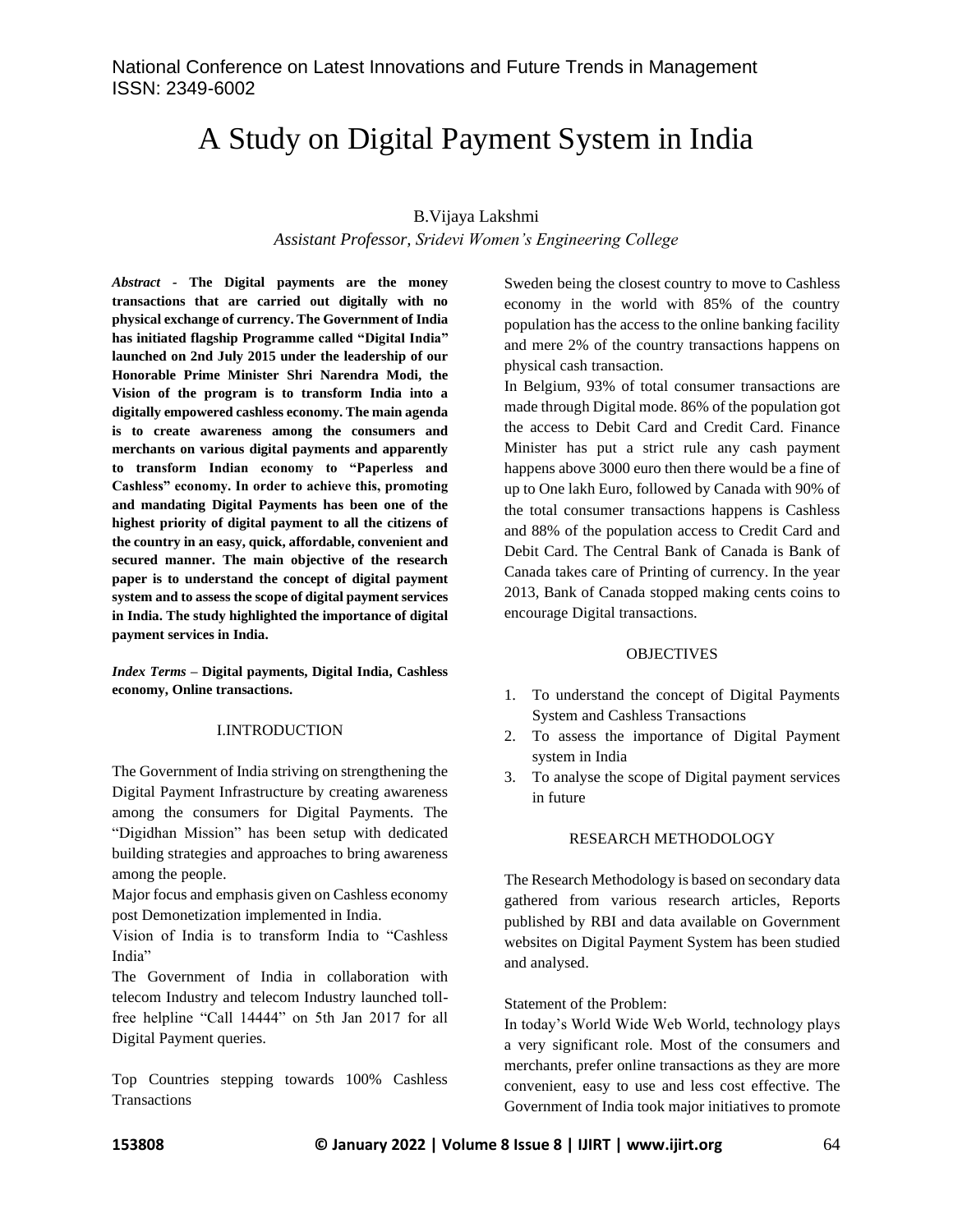Digital payments and to transform Indian economy into digitally empowered cashless country. The covid-19 crises has forced all the merchant establishments to accept payments in digital mode and all customers to opt for digital payments as it is safer and secured.

### LITERATURE REVIEW

The Digital Payment modes in India:

- 1. BHIM: (Bharat Interface for Money) is a mobile app for easy and quick payment transactions using Unified Payment Interface (UPI)
- 2. BHIM Aadhar app: This app was launched by our Honourable Prime Minister on 14th Apr 2021 in which the customer can complete the transactions through biometric thumb impression,this will give liberty to any citizen of India to make a payment digitally without use of Plastic Card (Credit Card and Debit)
- 3. BHARAT QR Code: Payment is accepted through MasterCard, Visa, Amex and Rupay cards and BHIM-UPI. This was launched throughout India Digital payment acceptance infrastructure.
- 4. Cards: Government of India launched RuPay Debit Card to enable everyone to make digital payment. All account holders of PMJDY (Pradhan Mantri Jan-Dhan Yojana) can use RuPay card for Online Transaction and POS devices as well.
- 5. IMPS: Immediate Payment Services Enabled any one can sent money virtually at any time 24\*7\*365 Days. The transaction can be done through using Mobile, Aadhar Number & Bank Details with IFSC Code. This service can be accessed through Internet, Mobile & ATM.
- 6. USSD: Unstructured Supplementary Service Data one of the unique innovative payment services introduced by Government of India \*99#. This was dedicated to Our Nation by Honourable Prime Minister of India Shri Mr. Narendra Modi. \*99# Services was launched to provide banking services to every common man across the nation.

Advantages of Digital Payment System / Cashless Transactions:

Convenience: Digital payments systems are very convenient to every individuals and merchants. Especially it saves time and no needs to carry physical cash.

- Tracking Spends: Every penny is transacted on Digital System is recorded and we can monitor all the transactions and even we can control on spending limits.
- Budget Discipline: Based on the past transactions we can very well plan our future spending. Every individual can control Budgets.
- Lower Risk: Lost of any electronic devise will not harm our financial system its 100% secured as we can block the applications for fraudulent transactions.
- Easy and Quick: Digital Payments Systems with so many options in very short time merchant can complete many more transactions compared with physical cash transaction.

Barriers of Digital Payment System / Cashless Transactions:

- Cyber Risk and Threats: Exposed to cyber risk and threats as High Value Transactions will be carried out only through online mode
- Computer Illiteracy: Major percentage of population spread in rural areas with little knowledge/skills regarding computers. It is estimated on an average, only 12% of the Indian population has access to computers.
- Less awareness: The consumers living in villages and rural areas still prefer cash transactions as they have less awareness on Digital Payments.
- Mobile Internet Penetration Rate: Even today we face lot of problem in accessing Internet in remote places, all the Digital Payments Options launched in India going well in Metro Cities but in Rural Areas still facing the issue of Internet facility.
- Higher Risk of Identity theft: Data Security is one of the major problem in India with huge density of population and implementing awareness program is an issue.

The Government of India introduced Cyber Security for Digital Payments – CERT-In Advisory for Secure Mobile Banking in 2016. Indian Computer Emergency Response Team (CERT) under Ministry of Electronics and information Technology was started for Protecting Mobile and Cloud Data Security. It will take care of Authentication, Access Control, Encryption, Mobile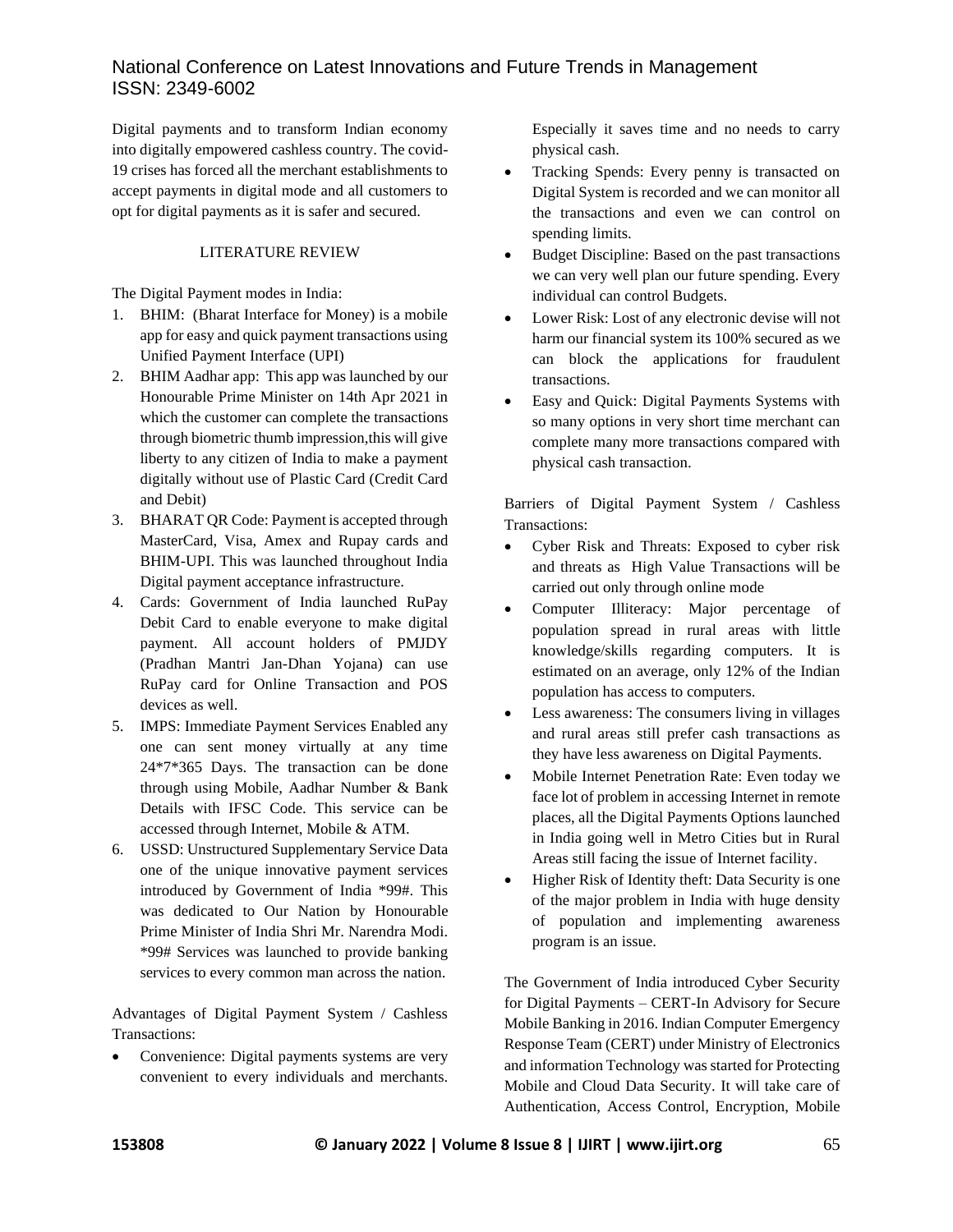Device Management (MDM) and Mobile Application Management (MAM).

The security properties of electronic payments adopted



As per the latest analysis and forecast India will witness major increase in Digital Payments expecting to reach Rs 7000 lakhs Crore worth of transaction amount by FY25.

Birds eye view on Digital Payment System

As per Indian Express article India has witnessed 43% yearly growth in Digital payments from 2010 till 2020 i.e. for 10 years.

In the financial year 2010, total volume of 498 crore transactions with total value worth of Rs 96 lakh crores was carried out. However in the financial year 2020, there is drastic increase in the volume to 1623 crore transactions with total value worth of Rs 3,435 lakh crores.

Digital Payment Comparison for FY2010 with FY2020



| S. No          | Particulars                           | Banking                                                       | Mobile                                                 | Mobile<br>Wallet                 | UPI                                           | <b>USSD</b>                                                  | <b>AEPS</b>                                                               | <b>Internet Banking</b>              |                                                  |                                                         |
|----------------|---------------------------------------|---------------------------------------------------------------|--------------------------------------------------------|----------------------------------|-----------------------------------------------|--------------------------------------------------------------|---------------------------------------------------------------------------|--------------------------------------|--------------------------------------------------|---------------------------------------------------------|
|                |                                       | Cards                                                         | Banking                                                |                                  |                                               |                                                              |                                                                           | <b>IMPS</b>                          | <b>RTGS</b>                                      | <b>NEFT</b>                                             |
| $\mathbf{1}$   | Time permit                           | $24*7$                                                        | $24*7$                                                 | $24*7$                           | $24*7$                                        | $24*7$                                                       | Banking<br>Hours                                                          | $24*7$                               | $8:00AM$ to<br>4:30PM                            | 8:00AM<br>to<br>6:30PM                                  |
| $\mathfrak{2}$ | Time<br>to<br>Complete<br>Transaction | Immediate                                                     |                                                        |                                  |                                               |                                                              | Real-time                                                                 | Immediat<br>e                        | <b>Real Time</b>                                 | Same Day                                                |
| 3              | Transaction<br>Limit                  | Based on<br>Bank and<br>Card<br>Type                          | Rs 5,000<br>day<br>per<br>per<br>customer              | Rs<br>$20,000/-$<br>Per<br>month | Rs<br>1.00.00<br>$0/-$ per<br>transac<br>tion | Rs 5000/-<br>per<br>transactio<br>$\mathbf n$                | Bank<br>The<br>with<br>Aadhar No<br>linked<br>is<br>will set the<br>limit | Upto Rs<br>2,00,000/                 | Min<br>Rs<br>$2,00,000/$ -<br>Max<br>no<br>limit | There is no<br>Limit<br>for<br>Min<br>and<br>Max amount |
| $\overline{4}$ | Information<br>Required               | <b>PIN</b>                                                    | <b>MPIN</b>                                            | Login $\&$<br><b>MPIN</b>        | <b>MPIN</b>                                   | MPIN/IF<br>SC/<br>Aadhar<br>No/<br>Account<br>N <sub>0</sub> | Aadhar No<br>Bank<br>&<br>Name                                            | Account No and IFSC Code             |                                                  |                                                         |
| 5              | Authenticatio<br>n                    | 2 Level Authentication                                        |                                                        |                                  |                                               | Thumb impression                                             |                                                                           | 2 Level Authentication               |                                                  |                                                         |
| 6              | Beneficiary<br>Registration           | Not Required for any Beneficiary Registration for Transaction |                                                        |                                  |                                               |                                                              |                                                                           | Beneficiary Required for Transaction |                                                  |                                                         |
| 7              | Technical<br>Requirement              | <b>POS</b><br>Credit<br>Card<br>Debit<br>Card                 | <b>Smart Feature Phone with Internet</b><br>Connection |                                  |                                               | Smart<br>Feature<br>Phone                                    | <b>POS</b><br>Device                                                      | <b>Internet Connection</b>           |                                                  |                                                         |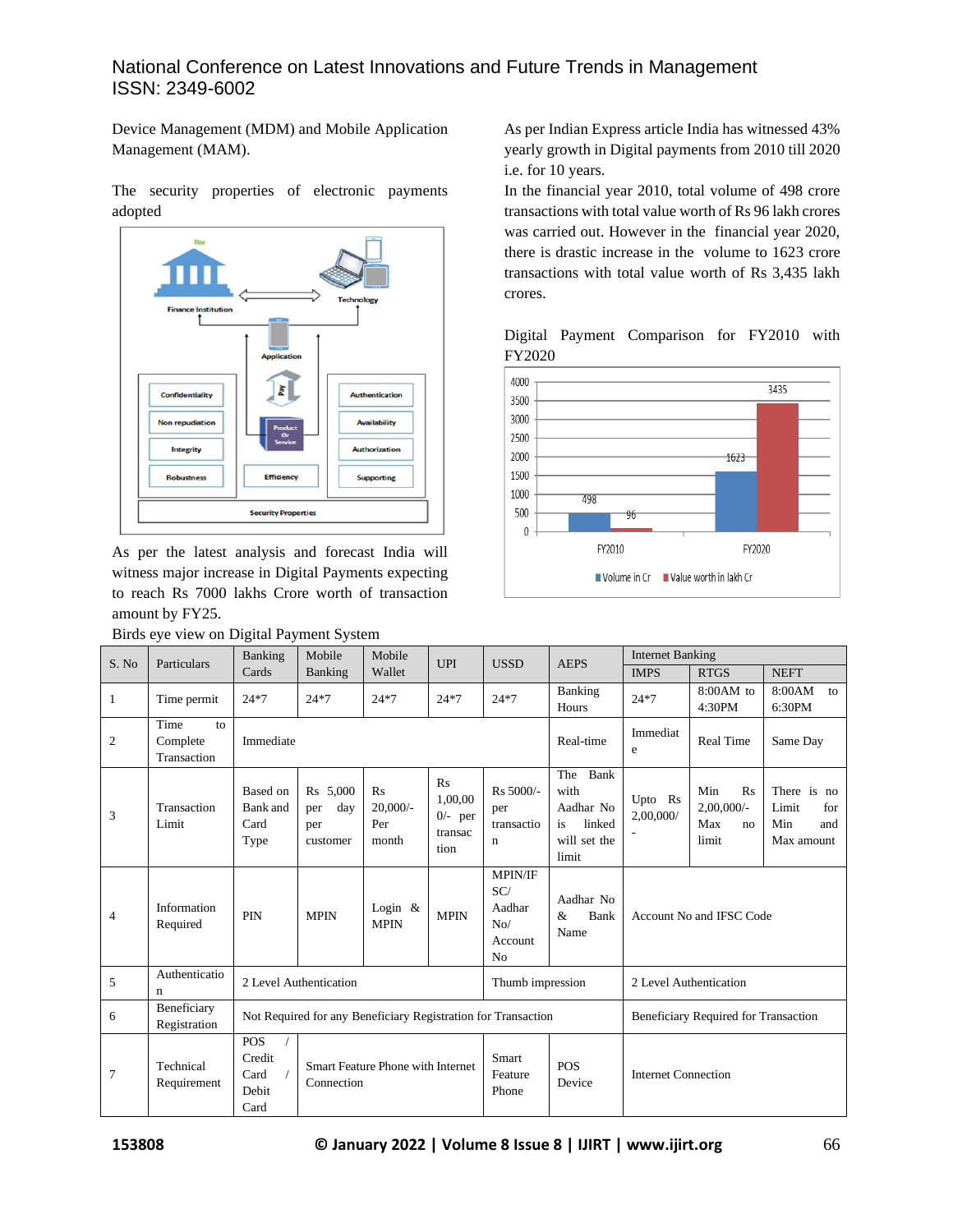Number of Digital Payments Transactions per capita in India in 2021 State wise Descending Order



As per the RBI publication on Digital Payment trend in India, there is incremental growth in Digital Payment trend in India from 823 lakh crore in FY14- 15 to 1638 lakh crore in FY18-19 with 199% jump in value of amount transaction through Digital Payment System.

### Digital Payment Trend as per RBI Publication



Digital Payment Trend as per RBI Publication



### Future of Digital Payment System

In India it will take more and more time to move to cashless economy in India as due to huge density of population spread across Urban, Semi-Rural and remote rural areas with very less accessibility and knowledge of technology / digital systems. The tremendous efforts have been put by the Government of India in creating awareness among consumers and to improve the digital payment support function especially in Rural Areas with one of the wild spread option of RuPay. In India, still the consumers and merchants are not confident and feeling secured to make digital payment due to cyber frauds, threats and errors.



Digital Payment Growth Trend for Every 5 Years

Decentralised Digital Currency (Crypto Currency) The first crypto currency was introduced in the year 2009 with the name Bitcoin. This was the first attempt towards decentralisation of currency in the World. No Central Bank in the World can control the crypto currency. Unlike all traditional way of operating transactions like Barter System, Gold Coins, Paper Currency, Plastic Currency, bitcoins escape from any authority, there is no central of any country will control crypto value and financial intermediaries that validates all the transactions. This is the new invention of making transactions on Internet with faster across globe with virtual Zero Transaction charges even in cross country transactions. Bitcoin is one of the new technologies for electronic transactions that will no longer depend on third party trust basis and authority but on mathematics and cryptography. This will certainly replace all the Central Banks by the Bitcoin platform, technology is based on pear-to-pear (p2p) mapping and every transaction is stored in decentralised different servers. The action of validation, authentication and registration of the transactions is called "mining"

As per the bitcointalk.org, bitcoin is directly created by Satoshi Nakatomo, but there is nothing more about the history and background of the person and what motivated him to invent crypto currency.

Bitcoin network present a solution to double-spending problem by facilitating with electronic payment system no longer based on trust "Implementing a mechanism of validation, confirmation and

maintaining a universal ledger called "Blockchain" cash monetary system. In western countries majority of all the payments are accepted through crypto for any